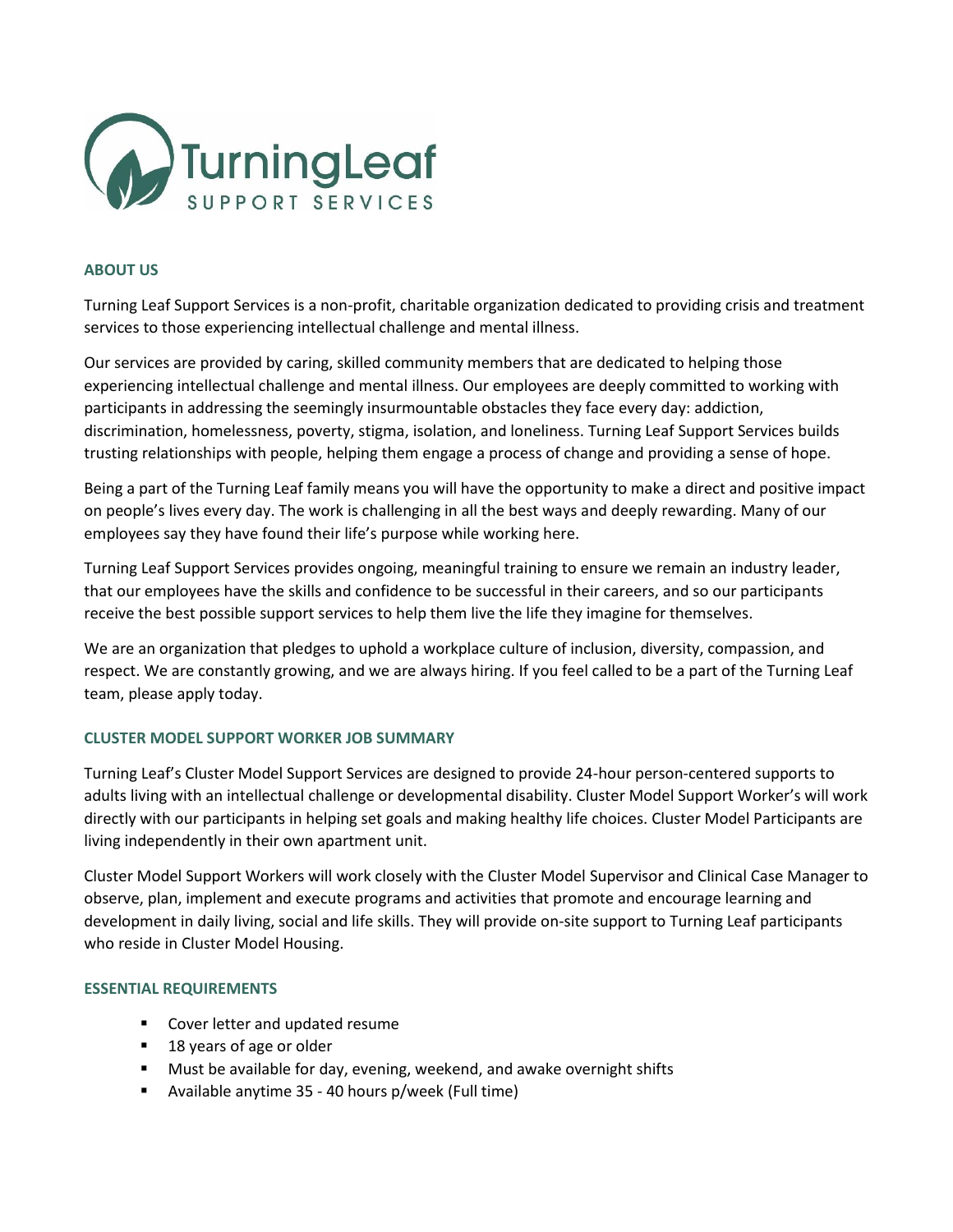- **E** Available anytime  $15 25$  hours p/week (Part time)
- Available anytime 15- less hours p/week (Casual)
- Clear Criminal Record Check with Vulnerable Sector Check, Adult Abuse and Child Abuse Registry Check (no older than three months)
- Valid Standard First Aid / CPR Certification
- **■** Minimum two year's direct support experience working in a residential or community setting
- Completion of a Post-Secondary Education in Human Services (Certificate, Diploma or Degree) is considered an asset
- Three employment references

## **QUALITIES AND QUALIFICATIONS**

Turning Leaf Cluster Model Support Workers must possess the capacity to be aware of and control one's own emotions. Moreover, Cluster Model Support Workers must be able to handle interpersonal relationships judiciously, empathetically, and professionally while executing their responsibilities and providing Turning Leaf's person-centered supports.

In addition, every Cluster Model Support Worker must possess experience with and skills in:

- Working with adults who are living with an intellectual challenge, mental illness and who are in conflict with the law
- Supporting individuals seeking a stable lifestyle
- De-escalating aggressive behavior
- Conflict resolution skills
- Aptitude towards managing crisis
- Excellent written and oral communication skills
- Posses knowledge of boundaries with vulnerable people
- Provide on site advocacy
- Provide prompting and light assistance on apartment maintenance

#### **SUMMARY OF JOB DUTIES AND RESPONSIBILITIES**

Care and Supervision of the Participants- includes, but not limited to:

- Helping residents with daily activities
- Supervising, guiding, and directing residents
- Monitoring and/or administering medications
- Monitoring basic medical care and follow-ups
- Ensuring fire safety and Public Health Standards are maintained
- Maintaining required records
- Consulting with supervising agency, licensing authorities and other agencies involved with resident care
- Encouraging residents to participate in social/recreational activities this will include supporting participants in community-based settings